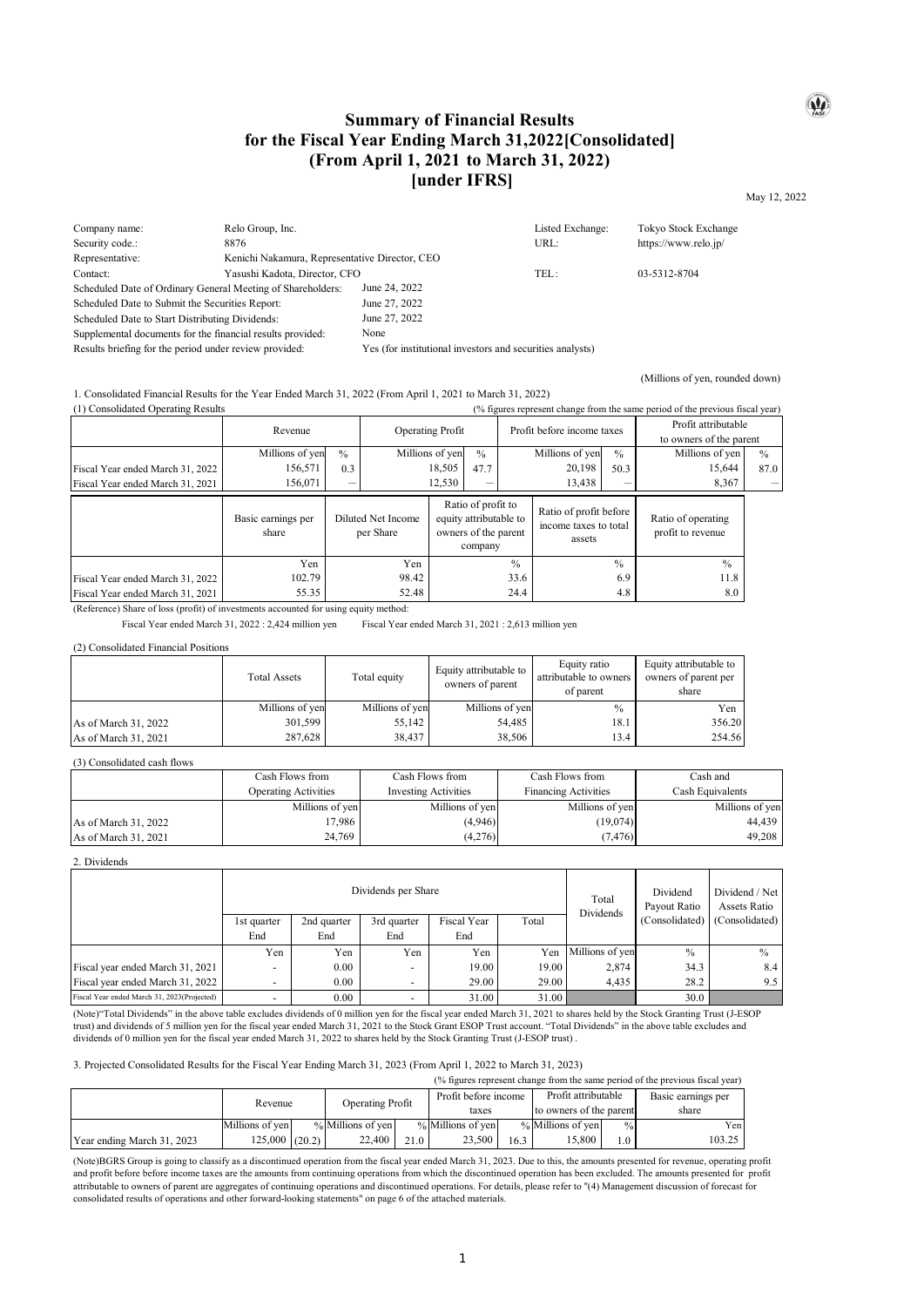#### \*Notes

(1) Changes in significant subsidiaries during the Fiscal Year (Changes in specified subsidiaries associated with changes in the scope of consolidation): None Newly consolidated:

Excluded:

(2) Changes in Accounting Policies, Changes in Accounting Estimates and Restatements:

- 1. Changes in accounting policies required by IFRS: None
- 2. Changes in accounting policies other than 1): None
- 3. Changes in accounting estimates: None

### (3) Number of Shares Issued and Outstanding (Common stock)

| 1. Number of shares issued at the end of period (including treasury stock) | As of March 31, 2022             | 153,016,200 shares As of March 31, 2021             |                                    | 152,951,200 shares |
|----------------------------------------------------------------------------|----------------------------------|-----------------------------------------------------|------------------------------------|--------------------|
| 2. Number of treasury stock at the end of period                           | As of March 31, 2022             |                                                     | 53,637 shares As of March 31, 2021 | 1.682.237 shares   |
| 3. Average number of shares during the period                              | Fiscal year ended March 31, 2022 | 152.195.142 shares Fiscal year ended March 31, 2021 |                                    | 151,170,328 shares |
|                                                                            |                                  |                                                     |                                    |                    |

\* Statement concerning the Status of Financial Audit Procedures

 This Summary of Consolidated Financial Results is not subject to audit procedures under the Financial Instruments and Exchange Act. At the time of disclosing this document, audit procedures specified in the Financial Instruments and Exchange Act have not been completed.

#### \* Adoption of International Financial Reporting Standards (IFRS)

 The Company has adopted International Financial Reporting Standards (IFRS) from the first quarter of the fiscal year ending March 31, 2022. Presentation of figures in the consolidated financial statements for the period of the previous year also conforms to IFRS.

### \* Statement regarding the proper use of financial forecasts and other specific remarks

 The forward-looking statements such as forecasts contained in this document are based on the information currently available to the company and certain assumptions which are regarded as reasonable. Actual results may differ from these forecasts due to various factors.

This translation is to be used solely as a reference and the consolidated financial statements in this release are unaudited.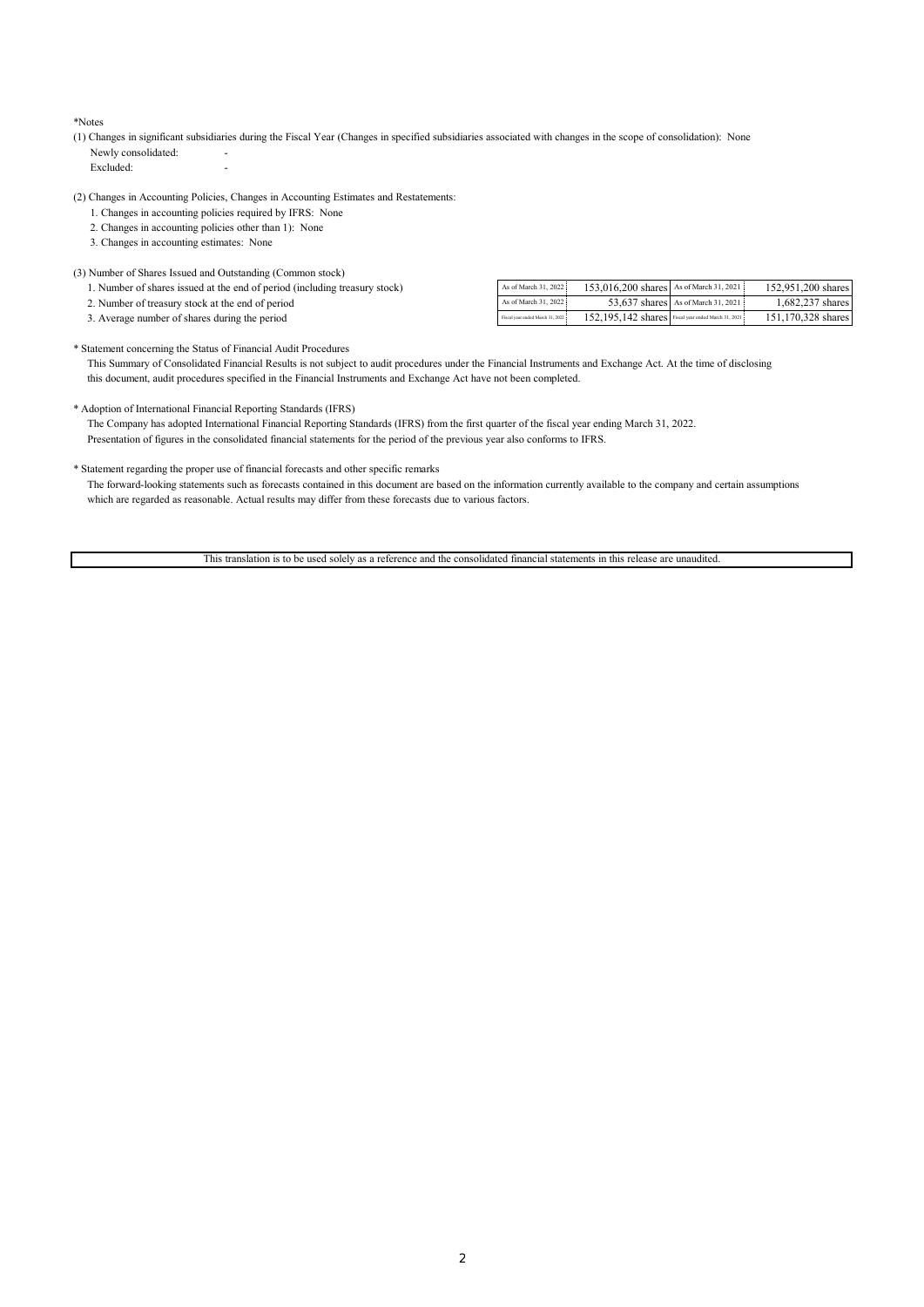## 1. Qualitative Information on Quarterly Results

### (1) Management discussion of results of operations

Starting in the first three months of the fiscal year under review, Relo Group, Inc. (the "Group") adopted the International Financial Reporting Standards (IFRS) in place of the Japanese generally accepted accounting principle (JGAAP). Figures for the previous fiscal year are restated based on the IFRS for comparison and analysis purposes.

In an environment in which global competition is intensifying with active overseas expansion of Japanese companies, the Group has established the mission "In Japan, we act as a solutions provider in the field of corporate fringe benefit, providing client companies with support in their non-core operations. We support the global expansion of Japanese companies so that they can perform to their full potential." and upholds the vision of "Creating an industry of comprehensive lifestyle support services that we provide globally." As part of our efforts to realize this vision, we are working to reinforce domestic business toward capturing the ultimate top market share and take on the challenge of building foundation for reaching the global market in our medium-term management plan New Third Olympic Plan which will conclude in the fiscal year ending March 31, 2025.

In the fiscal year under review, despite travel restrictions implemented on a global scale amid the ongoing spread of COVID-19, both revenue and profit increased, reflecting a firm gain in the stock base, such as the number of units under management in the Leased Corporate Housing Management Business and that of corporate employee members in the Fringe Benefit Business.

Results of operations in the first six months of the fiscal year under review are as shown below.

| Revenue                                     | 156,571 million yen (up 0.3% year on year)   |
|---------------------------------------------|----------------------------------------------|
| Operating profit                            | 18,505 million yen (up 47.7% year on year)   |
| Profit before income taxes                  | $20,198$ million yen (up 50.3% year on year) |
| Profit attributable to owners of the parent | 15,644 million yen (up 87.0% year on year)   |

Results of operations by segment are as shown below.

### (i) Relocation Business

In Relocation Business, we provide comprehensive mobility support to people working for Japanese companies in and outside Japan, mainly through Leased Corporate Housing Management Business, Residential Property Management Business and Global Relocation Assist Business. In Leased Corporate Housing Management Business, in addition to mainstay leased corporate housing management, we provide housing relocation assistance such as real estate search, house sitting, etc. In Residential Property Management Business, we provide comprehensive lease property management and intermediary services in response to various corporate housing needs. In Global Relocation Assist Business, we provide comprehensive services to assist employees of Japanese companies on overseas assignments in countries of destination in North America and other locations until they return to Japan.

In the fiscal year under review, the number of units under management increased year on year in the Leased Corporate Housing Management Business and Property Management Business, resulting in a firm gain in the stock base. Moreover, the number of corporate employees that received overseas relocation services rose year on year in the Global Relocation Support Business.

As a result, the Relocation Business recorded revenue of 78,635 million yen (up 3.7% year on year) and operating profit of 11,762 million (up 27.9%).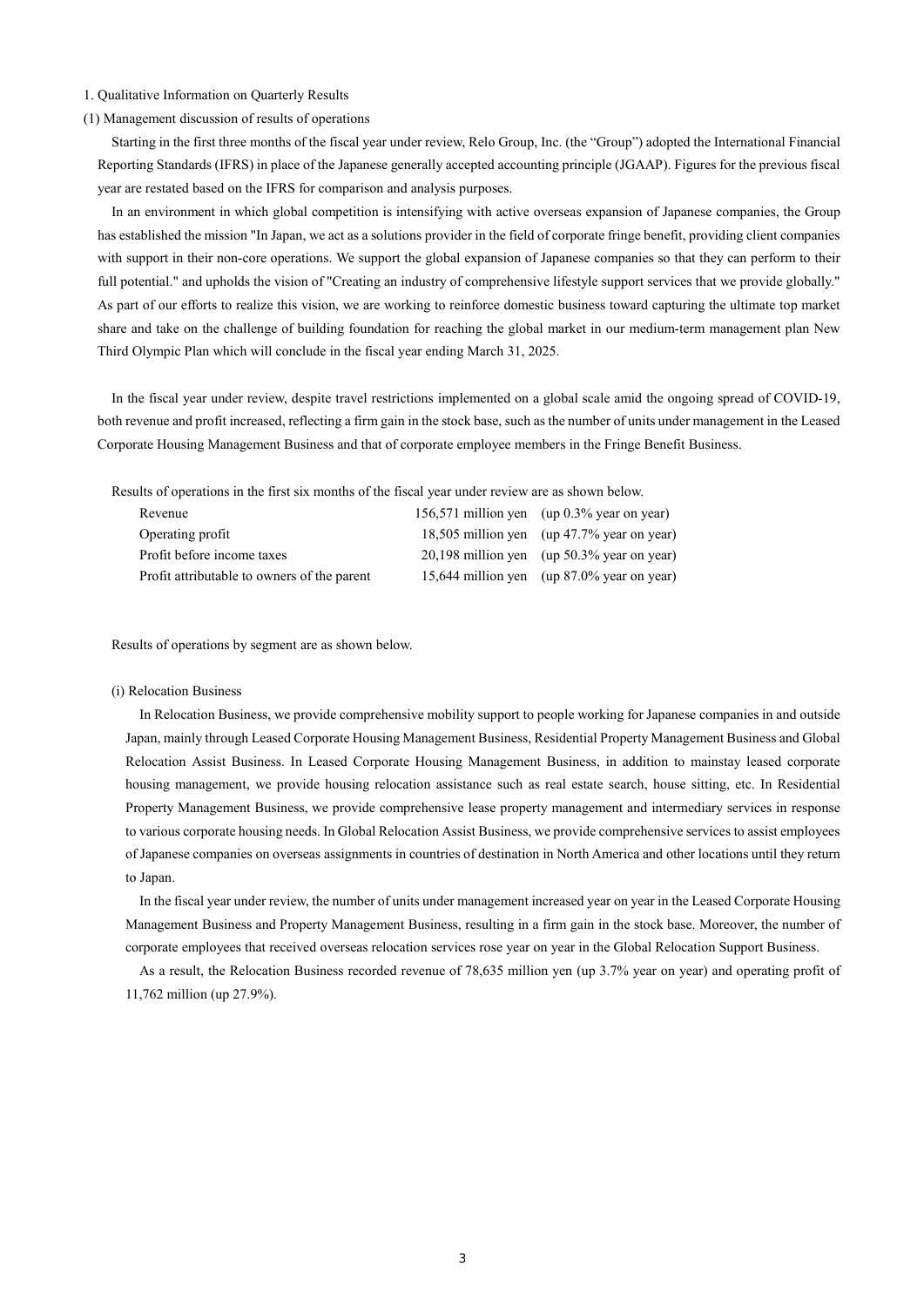## (ii) Fringe Benefit Business

In Fringe Benefit Business, we provide employee benefit-related services, including a support menu and extra privileges to employee members of client companies, in order to contribute to reducing companies' operational burdens and costs. Moreover, we provide emergency home care services as part of comprehensive support to livelihood of employee members of client companies.

In the fiscal year under review, revenue declined due to a decrease in sales of tickets in employee benefit outsourcing services, while operating profit increased year on year, mainly reflecting increases in the number of both corporate employee members and companies that purchased the said services. In addition, emergency home care services remained strong.

As a result, the Fringe Benefit Business recorded revenue of 20,837 million yen (down 0.1% year on year) and operating profit of 9,680 million yen (up 10.3%).

#### (iii) Global Strategic Business

In Global Strategic Business, we provide mobility support to persons working at global companies, including the provision of relocation management services and various data related to overseas relocation, and take on the challenge of building foundation for the Group to reach the global market.

In the fiscal year under review, revenue declined due to a decrease in the number of housing units sold in the Housing Acquisition and Sale Business of BGRS, while operating loss shrank year on year due to a recovery in the number of persons assigned overseas.

As a result, Global Strategic Business recorded revenue of 45,705 million yen (down 6.4% year on year) and operating loss of 1,621 million yen (compared to operating loss of 2,245 million yen a year ago).

## (iv) Tourism Business

In Tourism Business, we conduct a hotel operation business and vacation home time-share business, utilizing the membership base in Fringe Benefit Business and management know-how concerning company rest houses and small to midsize hotels and inns in rural areas. We also work on the renewal of hotels and inns which have difficulty in finding successors.

In the fiscal year under review, despite the ongoing impact of the spread of the COVID-19, both revenue and profit increased, primarily due to the efforts of a range of cost reductions, including cuts in sales-related expenses, as well as an increase in revenue at newly opened facilities in the Hotel Management Business.

As a result, Tourism Business recorded revenue of 10,471 million yen (up 9.0% year on year) and operating profit of 1,020 million yen (up 84.0%).

### (v) Other Business

In this segment, we operate financial business, etc., leveraging the core business frameworks. As a result, Other Business recorded revenue of 921 million yen (up 0.9% year on year) and an operating loss of 192 million yen (compared to an operating loss of 209 million yen a year ago).

## (2) Management discussion of financial condition

Total assets as of the end of this fiscal year under review came to 301,599 million yen, an increase of 13,971 million yen compared to the end of the previous fiscal year.

Total liabilities amounted to 246,457 million yen, a decline of 2,734 million yen compared to the end of the previous fiscal year. Total equity came to 55,142 million yen, an increase of 16,705 million yen compared to the end of the previous fiscal year.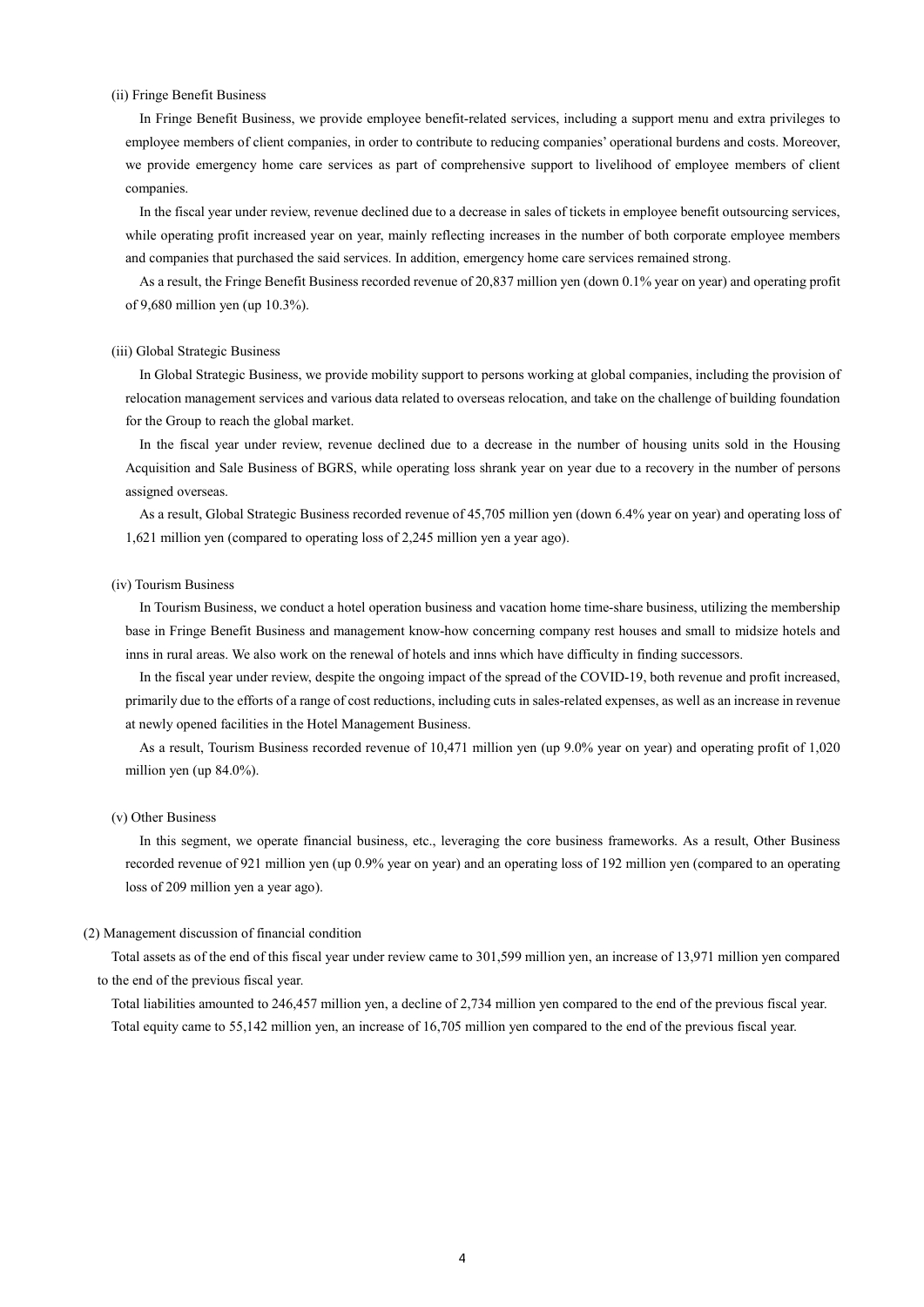## (3) Management discussion of cash flows

Cash and cash equivalents at the fiscal year under review came to 44,439 million yen, a decline of 4,768 million yen compared to the end of the previous fiscal year.

The status of cash flows during the current consolidated fiscal year is as follows.

(Cash flows from operating activities)

 Net cash provided by operating activities amounted to 17,986 million yen (down 6,782 million yen year-on-year). The main factors were profit before income taxes of 20,198 million yen, depreciation and amortization of 6,763 million yen, and an increase in trade and other receivables of 7,279 million yen.

(Cash flows from investing activities)

 Net cash used in investing activities amounted to 4,946 million yen (up 669 million yen year on year). The main factors were expenditures of 3,189 million yen for purchases of property, plant and equipment and others, 2,815 million yen for acquisition of intangible assets, and 4,339 million yen for the acquisition of subsidiaries.

(Cash flows from financing activities)

 Net cash used in financing activities amounted to 19,074 million yen (up 11,597 million yen year on year). The main factors were 6,775 million yen in decrease short-term borrowings, 10,204 million yen in proceeds from long-term borrowings, 16,353 million yen in repayment of long-term borrowings, and 2,881 million yen in cash dividends paid.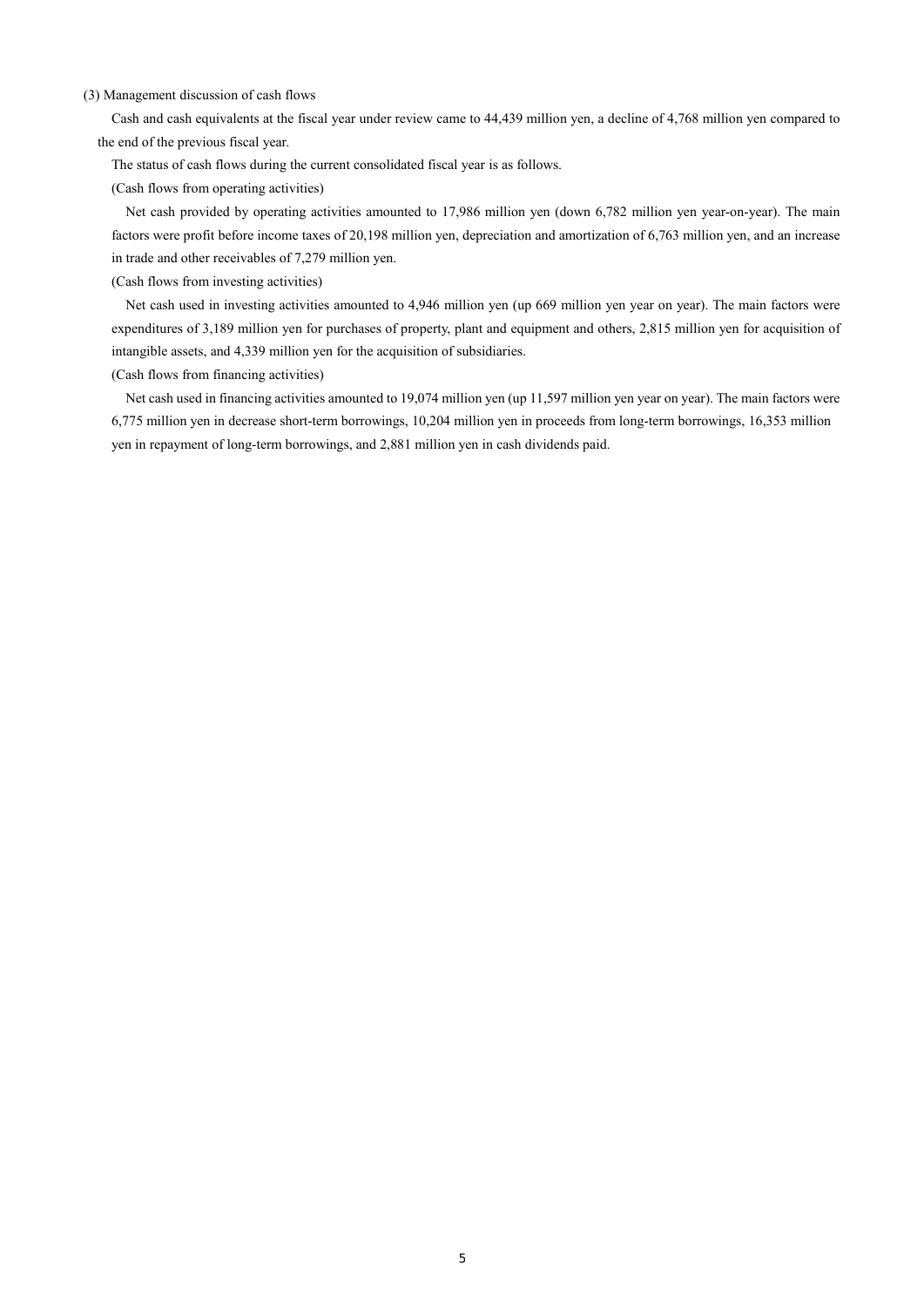(4) Management discussion of forecast for consolidated results of operations and other forward-looking statements

As announced in "Notice of Change in Consolidated Subsidiaries (Share Transfer) and Commencement of Joint Management of the Global Relocation Business" dated May 5, 2022, Based on its vision of becoming a top global relocation company, Relo Group, Inc. (the "Company") resolved at a meeting of the Board of Directors held on May 6, 2022 to enter into an agreement with Global Relocation and Moving Services, LP, an affiliate of SIRVA Holdings, Inc. ("SIRVA"). Details are as follows.

- (i) Integration of the BGRS Group (collective term for BGRS, LLC, BRPS LLC, Brer Services INC., and their group companies) owned by the Company and the SIRVA Group (collective term for the entities owned by SIRVA) to begin the joint management of a combined organization to be initially named SIRVA-BGRS Holdings, Inc. ("SIRVA-BGRS") upon closing.
- (ii) For the integration above, shares of the BGRS Group owned by the Company will be transferred to the SIRVA Group in exchange for preferred stock to be issued by SIRVA-BGRS.

The transaction is subject to customary closing conditions, including regulatory approvals.

Regarding the impact of the subject transaction on the Company's consolidated business performance, the BGRS Group will be treated as discontinued operations in accordance with the International Financial Reporting Standards (IFRS), and the revenue, earnings, etc. of the BGRS Group will be excluded from the Company's consolidated business performance. Moreover, although realized gain or loss is expected to be posted as gain or loss of discontinued operations, the Company is currently reviewing the details of the matter. The Company will promptly disclose any matter arising in the future that requires disclosure.

As part of our efforts to realize this vision, we are working to reinforce domestic business toward capturing the ultimate top market share and take on the challenge of building foundation for reaching the global market in our medium-term management plan New Third Olympic Plan which will conclude in the fiscal year ending March 31, 2025.

In the next consolidated fiscal year, we expect to expand our stock base, such as the number of units under management in the Leased Corporate Housing Management Business and Property Management Business and that of corporate employee members in the Fringe Benefit Business. In addition, we also expect to build up earnings in the Global Relocation Support Business and the Tourism Business, resulting in 125,000 million yen in revenue, 22,400 million yen in operating income, 23,500 million yen in income before income taxes, and 15,800 million yen in net income attributable to owners of the parent company.

In conjunction with the above forecasts, the Company believes that the spread of COVID-19 will continue to affect economies and other areas throughout the current fiscal year, as in the previous year. That said, results forecasts may change depending on how soon infections are actually contained. Meanwhile, the impact of the situation in Ukraine on the financial results expected by the Company and the Group is minor at this point.

### 2. Basic Approach to the Selection of Accounting Standards

Starting in the first three months of the fiscal year under review, the Group adopted IFRS for the purpose of strengthen management foundation for full-scale global expansion and improving comparability of the company's financial information in the world's capital markets.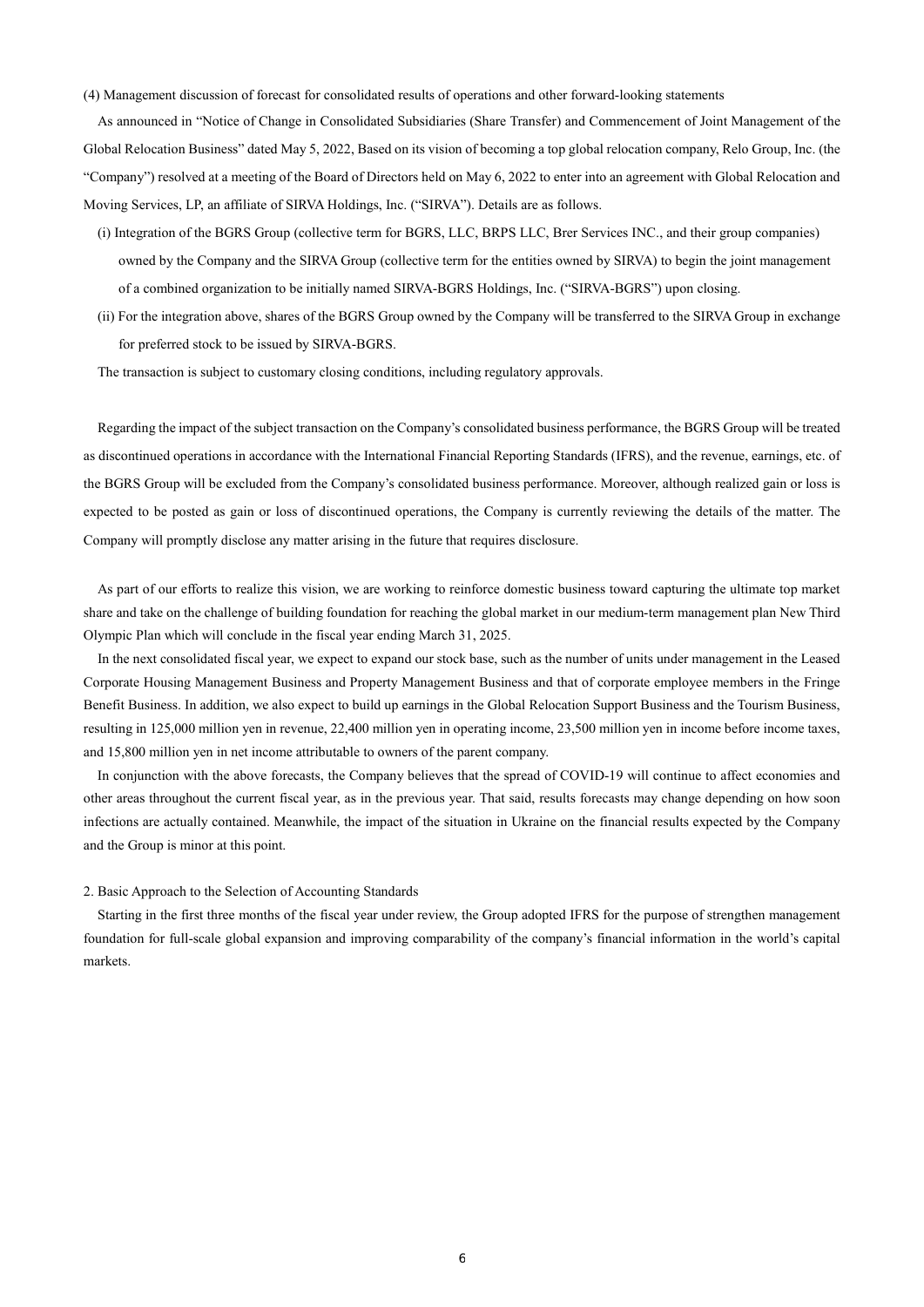(1) Consolidated Statements of Financial Position

| (1) Consolidated Statements of Financial Position    |                             |                      | (Millions of yen)    |
|------------------------------------------------------|-----------------------------|----------------------|----------------------|
|                                                      | <b>IFRS</b> transition date |                      |                      |
|                                                      | As of April 1, 2020         | As of March 31, 2021 | As of March 31, 2022 |
| Assets                                               |                             |                      |                      |
| Current assets                                       |                             |                      |                      |
| Cash and cash equivalents                            | 33,580                      | 49,208               | 44,439               |
| Trade and other receivables                          | 91,149                      | 87,410               | 98,154               |
| Inventories                                          | 7,655                       | 5,301                | 5,613                |
| Other financial assets                               | 6,157                       | 6,533                | 5,758                |
| Other current assets                                 | 5,754                       | 6,167                | 6,218                |
| Total                                                | 144,296                     | 154,620              | 160,184              |
| Assets held for sale                                 |                             |                      | 1,254                |
| Total current assets                                 | 144,296                     | 154,620              | 161,439              |
| Non-current assets                                   |                             |                      |                      |
| Property, plant and equipment                        | 20,776                      | 22,524               | 14,502               |
| Right-of-use assets                                  | 20,770                      | 19,803               | 18,459               |
| Goodwill                                             | 15,316                      | 15,373               | 17,467               |
| Intangible assets                                    | 17,280                      | 18,292               | 20,386               |
| Investment property                                  | 11,055                      | 9,584                | 18,365               |
| Investments accounted for using the<br>equity method | 12,234                      | 13,352               | 14,618               |
| Other financial assets                               | 18,607                      | 18,485               | 20,011               |
| Deferred tax assets                                  | 14,302                      | 14,772               | 15,637               |
| Other non-current assets                             | 915                         | 818                  | 713                  |
| Total non-current assets                             | 131,260                     | 133,008              | 140,160              |
| Total assets                                         | 275,556                     | 287,628              | 301,599              |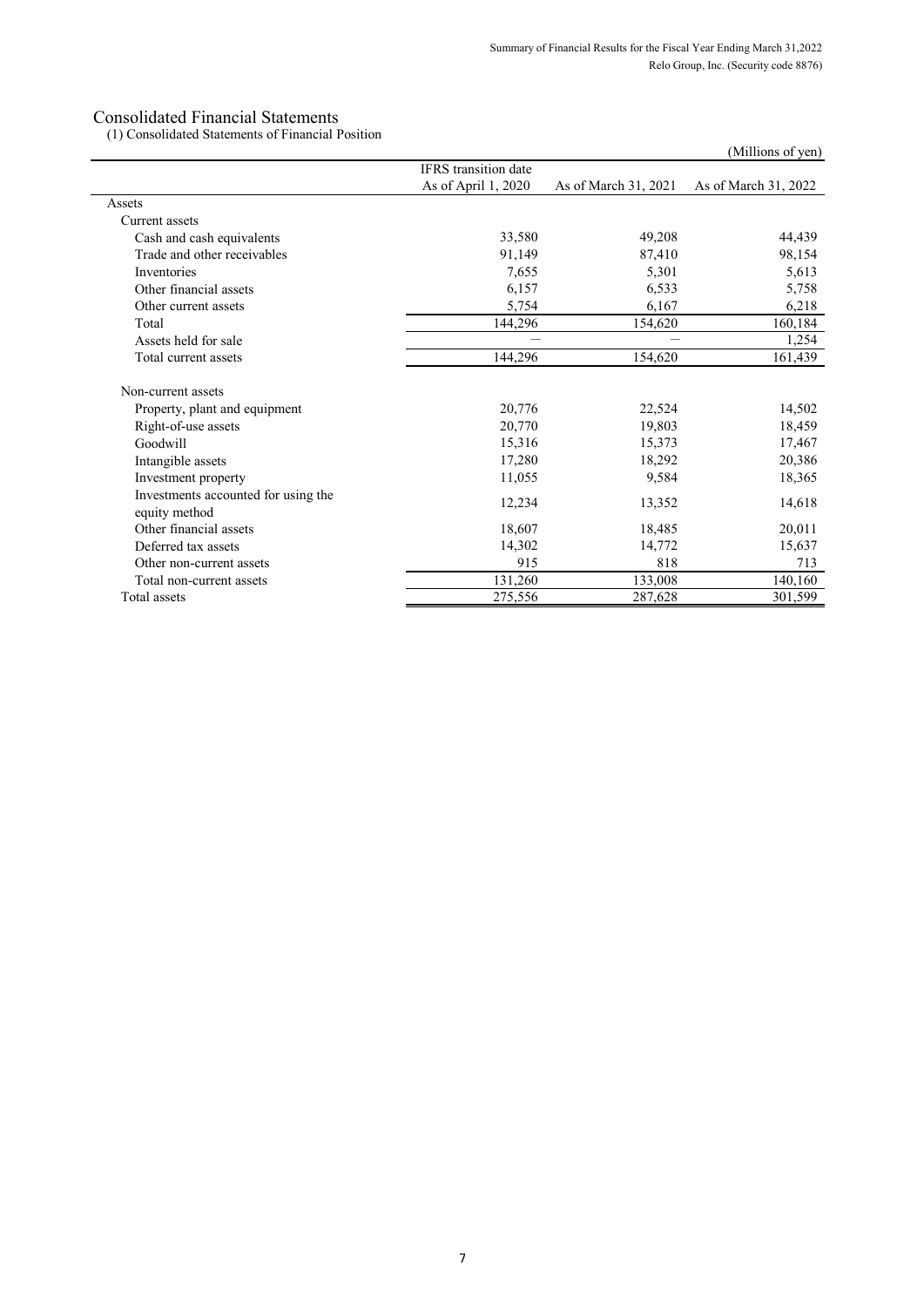(1) Consolidated Statements of Financial Position

|                                         |                             |                      | (Millions of yen)    |
|-----------------------------------------|-----------------------------|----------------------|----------------------|
|                                         | <b>IFRS</b> transition date |                      |                      |
|                                         | As of April 1, 2020         | As of March 31, 2021 | As of March 31, 2022 |
| Liabilities and equity                  |                             |                      |                      |
| Liabilities                             |                             |                      |                      |
| <b>Current liabilities</b>              |                             |                      |                      |
| Trade and other payables                | 11,020                      | 11,601               | 16,779               |
| Bonds and borrowings                    | 55,652                      | 25,271               | 19,722               |
| Lease liabilities                       | 37,849                      | 41,311               | 43,383               |
| Income taxes payable                    | 3,484                       | 3,097                | 2,896                |
| Contract liabilities                    | 6,545                       | 6,721                | 6,940                |
| Other financial liabilities             | 12,553                      | 17,695               | 19,415               |
| Provisions                              | 349                         | 297                  | 330                  |
| Other current liabilities               | 12,273                      | 8,675                | 9,273                |
| Total current liabilities               | 139,729                     | 114,670              | 118,742              |
| Non-current liabilities                 |                             |                      |                      |
| Bonds and borrowings                    | 50,247                      | 78,043               | 70,702               |
| Lease liabilities                       | 17,718                      | 17,053               | 15,287               |
| <b>Contract Liabilities</b>             | 19,774                      | 20,281               | 19,681               |
| Other financial liabilities             | 7,786                       | 7,972                | 8,292                |
| Provisions                              | 6,154                       | 6,829                | 7,260                |
| Deferred tax liabilities                | 3,462                       | 3,451                | 5,853                |
| Other current liabilities               | 719                         | 888                  | 636                  |
| Total non-current liabilities           | 105,863                     | 134,520              | 127,714              |
| <b>Total liabilities</b>                | 245,592                     | 249,191              | 246,457              |
| Equity                                  |                             |                      |                      |
| Share capital                           | 2,667                       | 2,667                | 2,667                |
| Capital surplus                         | 565                         | 428                  |                      |
| Retained earnings                       | 25,585                      | 30,886               | 41,570               |
| Treasury shares                         | (2,666)                     | (3,250)              | (57)                 |
| Other components of equity              | 3,802                       | 7,775                | 10,304               |
| Equity attributable to owners of parent | 29,954                      | 38,506               | 54,485               |
| Non-controlling interests               | 9                           | (69)                 | 657                  |
| Total equity                            | 29,964                      | 38,437               | 55,142               |
| Total liabilities and equity            | 275,556                     | 287,628              | 301,599              |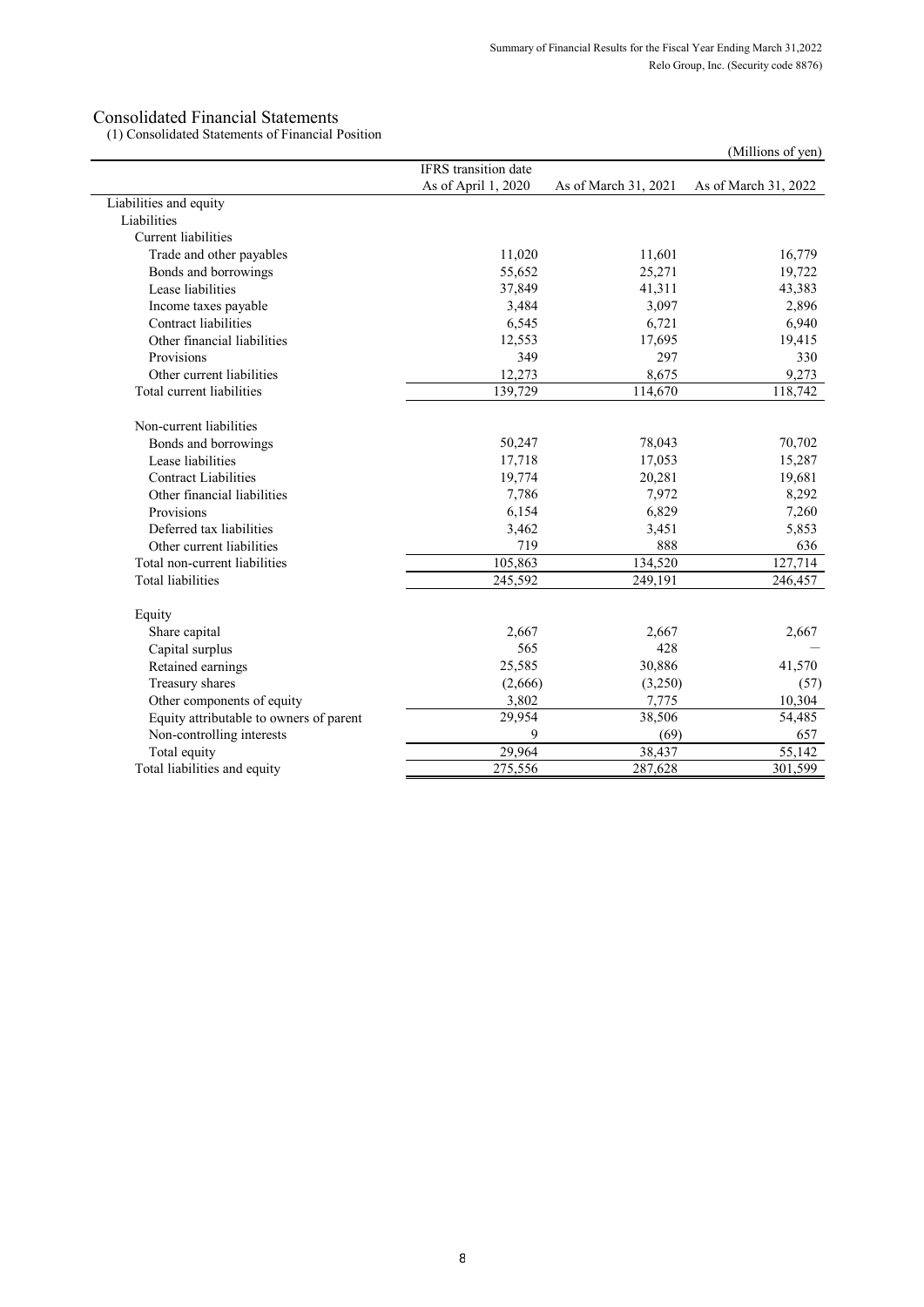(2) Consolidated Statements of Income and Consolidated Statement of Comprehensive Income

|                                                           |                | (Millions of yen) |
|-----------------------------------------------------------|----------------|-------------------|
|                                                           | Year ended     | Year ended        |
|                                                           | March 31, 2021 | March 31, 2022    |
| Revenue                                                   | 156,071        | 156,571           |
| Cost of sales                                             | 95,095         | 90,298            |
| Gross profit                                              | 60,975         | 66,273            |
| Selling, general and administrative expenses              | 49,357         | 51,634            |
| Other income                                              | 2,280          | 4,628             |
| Other expenses                                            | 1,367          | 761               |
| Operating profit                                          | 12,530         | 18,505            |
| Finance income                                            | 144            | 64                |
| Finance costs                                             | 1,849          | 796               |
| Share of profit of investments accounted for using equity | 2,613          | 2,424             |
| Profit before income taxes                                | 13,438         | 20,198            |
| income tax expense                                        | 5,089          | 4,090             |
| Profit                                                    | 8,348          | 16,107            |
| Profit attributable to                                    |                |                   |
| Owners of the parent                                      | 8,367          | 15,644            |
| Non-controlling interests                                 | (19)           | 462               |
| Profit                                                    | 8,348          | 16,107            |
| Earnings per share                                        |                |                   |
| Basic earnings per share (Yen)                            | 55.35          | 102.79            |
| Diluted earnings per share (Yen)                          | 52.48          | 98.42             |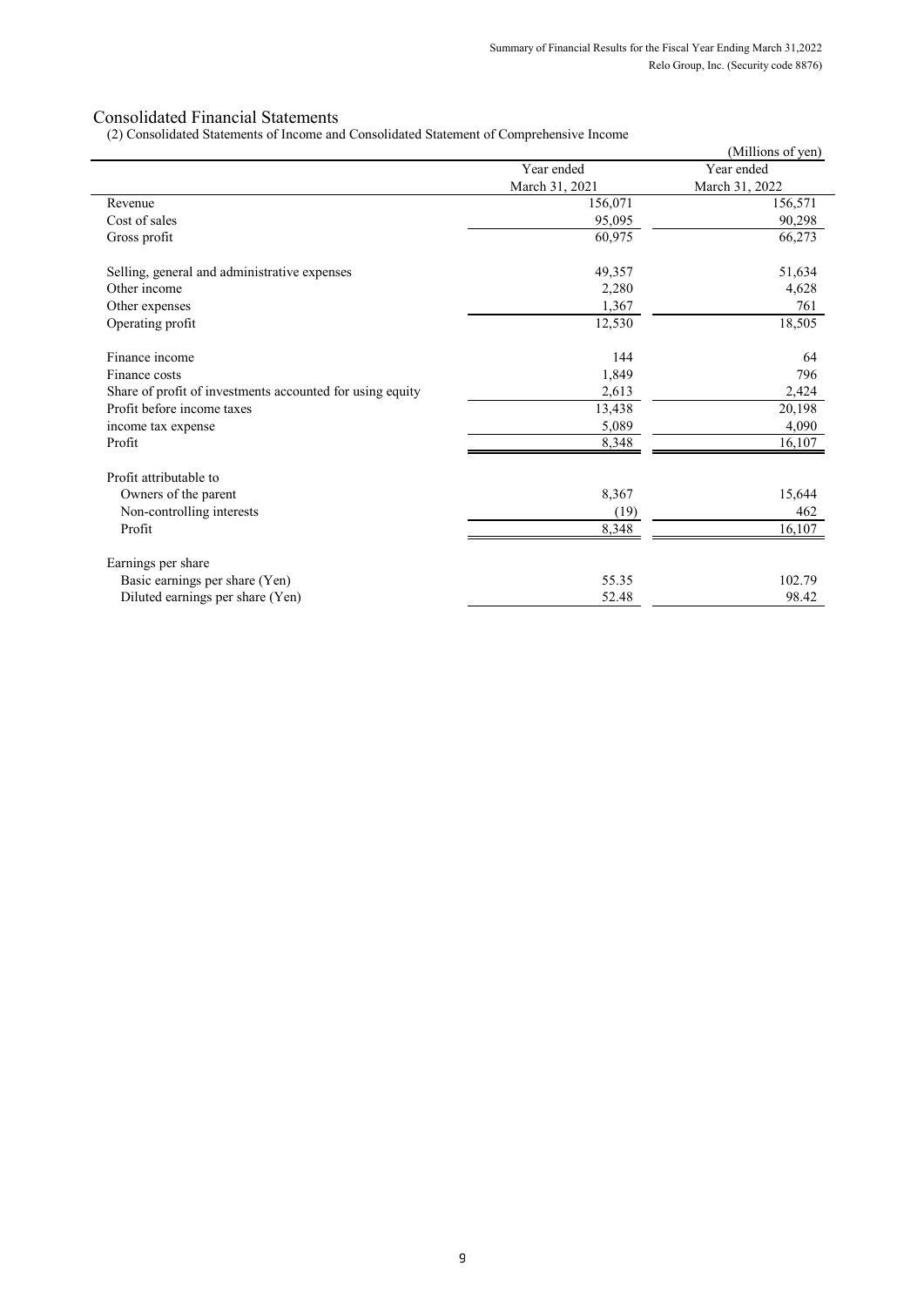(2) Consolidated Statements of Income and Consolidated Statement of Comprehensive Income

|                                                                                             |                | (Millions of yen) |
|---------------------------------------------------------------------------------------------|----------------|-------------------|
|                                                                                             | Year ended     | Year ended        |
|                                                                                             | March 31, 2021 | March 31, 2022    |
| Profit                                                                                      | 8,348          | 16,107            |
| Other comprehensive income                                                                  |                |                   |
| Items that will not be reclassified to profit or loss                                       |                |                   |
| Financial assets measured at fair value through other<br>comprehensive income               | 30             | 34                |
| Share of other comprehensive income of investments<br>accounted for using the equity method |                | $\theta$          |
| Total                                                                                       | 30             | 35                |
| Items that may be reclassified subsequently to profit or<br>loss                            | 3,237          | 3,161             |
| Exchange differences on translation of foreign<br>operations                                | (18)           | 108               |
| Total                                                                                       | 3,198          | 3,270             |
| Other comprehensive income                                                                  | 3,229          | 3,305             |
| Comprehensive income                                                                        | 11,577         | 19,413            |
| Comprehensive income attributable to:                                                       |                |                   |
| Owners of the parent                                                                        | 11,586         | 18,943            |
| Non-controlling interests                                                                   | (8)            | 469               |
| Comprehensive income                                                                        | 11,577         | 19,413            |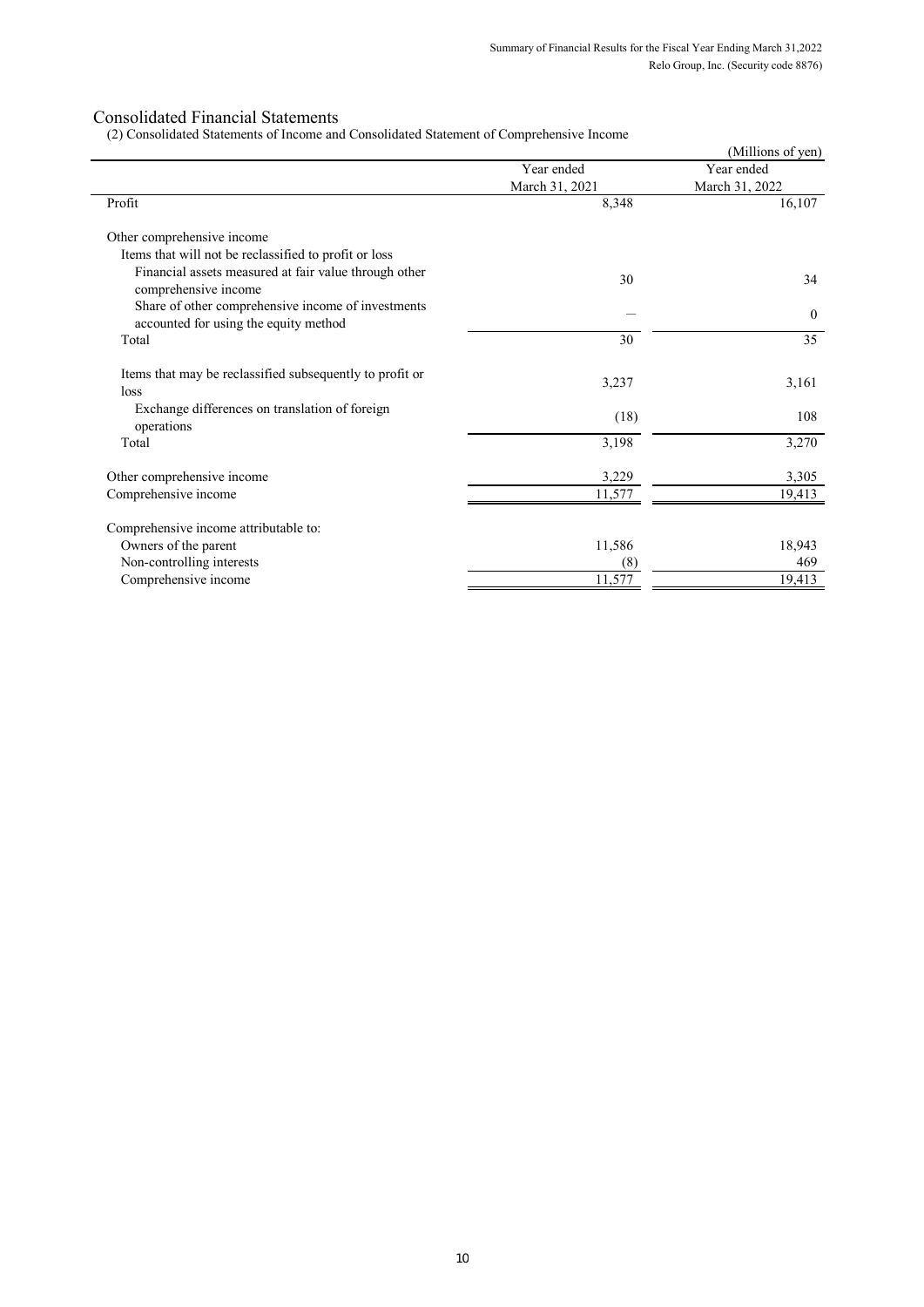(3) Consolidated Statements of Changes in Equity

| (From April 1, 2020 to March 31, 2021)                              |                                             |                          |                      |                    |                                   |          |                                  | (Millions of yen) |
|---------------------------------------------------------------------|---------------------------------------------|--------------------------|----------------------|--------------------|-----------------------------------|----------|----------------------------------|-------------------|
|                                                                     | Equity attributable to owners of the parent |                          |                      |                    |                                   |          |                                  |                   |
|                                                                     | Share<br>capital                            | Capital<br>surplus       | Retained<br>earnings | Treasury<br>shares | Other<br>component<br>s of equity | Total    | Non-<br>controlling<br>interests | Total<br>equity   |
| Balance at April 1, 2020                                            | 2,667                                       | 565                      | 25,585               | (2,666)            | 3,802                             | 29,954   | 9                                | 29,964            |
| Profit                                                              |                                             | —                        | 8,367                |                    | $\qquad \qquad -$                 | 8,367    | (19)                             | 8,348             |
| Other comprehensive<br>income                                       |                                             |                          |                      |                    | 3,218                             | 3,218    | 10                               | 3,229             |
| Total comprehensive<br>income                                       |                                             | $\overline{\phantom{0}}$ | 8,367                |                    | 3,218                             | 11,586   | (8)                              | 11,577            |
| Acquisition of treasury<br>shares                                   |                                             |                          |                      | (1,440)            |                                   | (1,440)  |                                  | (1,440)           |
| Disposal of treasury<br>shares                                      |                                             | (167)                    |                      | 856                |                                   | 688      |                                  | 688               |
| Transfer of loss on<br>disposal of treasury                         |                                             | 167                      | (167)                |                    |                                   |          |                                  |                   |
| Cash dividend paid                                                  |                                             | —                        | (4, 393)             |                    |                                   | (4, 393) | (49)                             | (4, 443)          |
| Share-based payment<br>transactions                                 |                                             |                          |                      |                    | 794                               | 794      |                                  | 794               |
| issuance of convertible<br>bonds with stock<br>acquisition rights   |                                             |                          |                      |                    | 1,408                             | 1,408    |                                  | 1,408             |
| Redemption of<br>convertible bonds with<br>stock acquisition rights |                                             |                          | 1,449                |                    | (1,449)                           |          |                                  |                   |
| Cumulative effect of<br>accounting change                           |                                             | (137)                    |                      |                    | (1)                               | (138)    | (23)                             | (161)             |
| Other                                                               |                                             |                          | 44                   |                    | $\mathbf{1}$                      | 45       | $\overline{c}$                   | 48                |
| Total transactions with<br>owners of the parent                     |                                             | (137)                    | (3,067)              | (583)              | 753                               | (3,035)  | (69)                             | (3,105)           |
| Balance at March 31, 2021                                           | 2,667                                       | 428                      | 30,886               | (3,250)            | 7,775                             | 38,506   | (69)                             | 38,437            |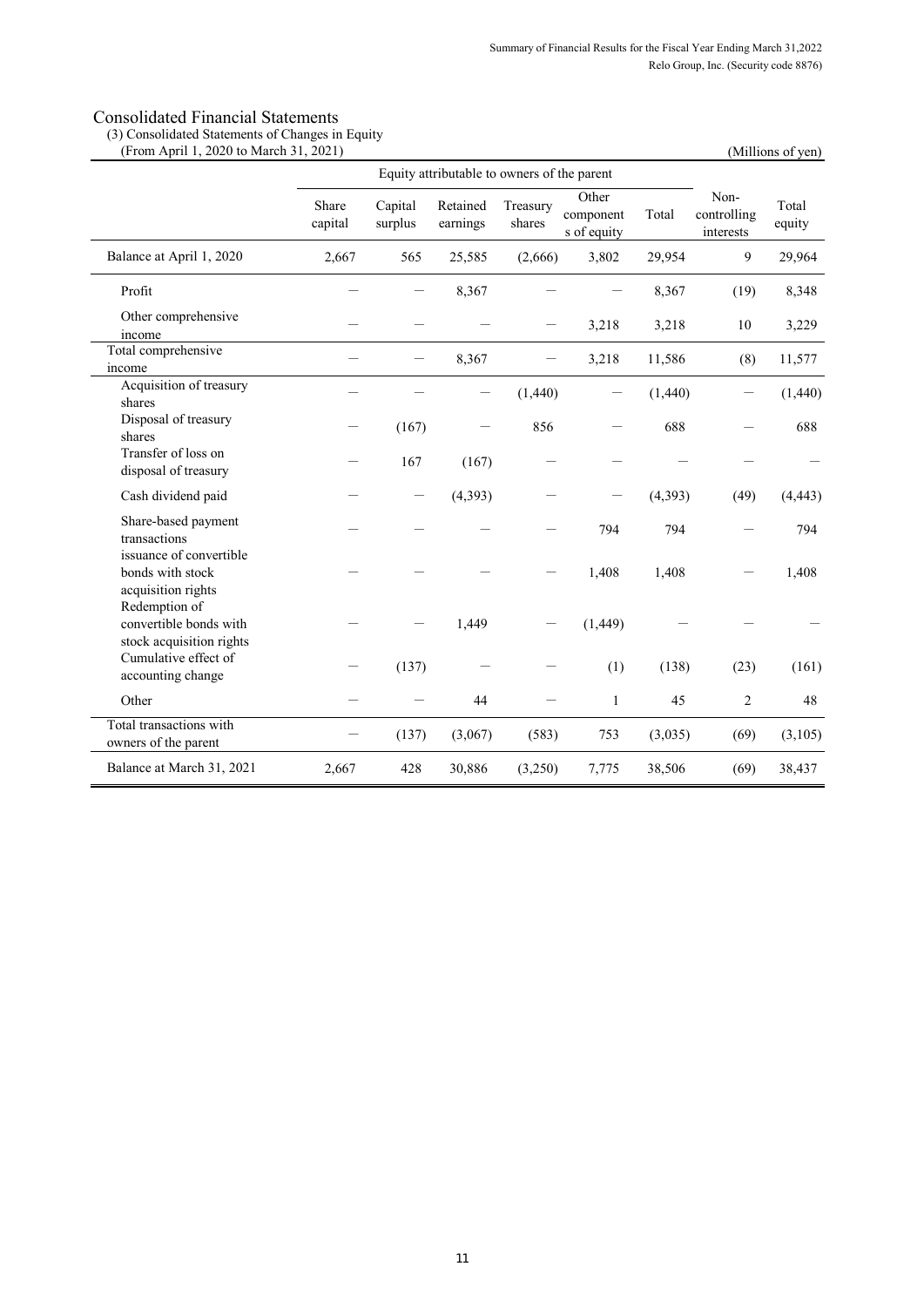(3) Consolidated Statements of Changes in Equity

| (From April 1, 2021 to March 31, 2022)          |                                             |                    |                      |                    | (Millions of yen)                 |              |                                  |                 |
|-------------------------------------------------|---------------------------------------------|--------------------|----------------------|--------------------|-----------------------------------|--------------|----------------------------------|-----------------|
|                                                 | Equity attributable to owners of the parent |                    |                      |                    |                                   |              |                                  |                 |
|                                                 | Share<br>capital                            | Capital<br>surplus | Retained<br>earnings | Treasury<br>shares | Other<br>component<br>s of equity | Total        | Non-<br>controlling<br>interests | Total<br>equity |
| Balance at April 1, 2021                        | 2,667                                       | 428                | 30,886               | (3,250)            | 7,775                             | 38,506       | (69)                             | 38,437          |
| Profit                                          |                                             |                    | 15,644               |                    |                                   | 15,644       | 462                              | 16,107          |
| Other comprehensive<br>income                   |                                             |                    |                      |                    | 3,299                             | 3,299        | 6                                | 3,305           |
| Total comprehensive<br>income                   |                                             |                    | 15,644               |                    | 3,299                             | 18,943       | 469                              | 19,413          |
| Acquisition of treasury<br>shares               | $\mathbf{0}$                                |                    |                      |                    |                                   | $\mathbf{0}$ |                                  | $\mathbf{0}$    |
| Disposal of treasury<br>shares                  |                                             | (2, 476)           |                      | 3,192              |                                   | 751          |                                  | 751             |
| Transfer of loss on<br>disposal of treasury     |                                             | 2,077              | (2,077)              |                    |                                   |              |                                  |                 |
| Cash dividend paid                              |                                             |                    | (2,880)              |                    |                                   | (2,880)      | (27)                             | (2,907)         |
| Share-based payment<br>transactions             |                                             | 181                |                      |                    | 867                               | 1,048        |                                  | 1,048           |
| Forfeiture of share<br>acquisition rights       |                                             |                    |                      |                    | (1,644)                           | (1,644)      |                                  | (1,644)         |
| Cumulative effect of<br>accounting change       |                                             | (202)              |                      |                    | $\boldsymbol{0}$                  | (236)        | 292                              | 55              |
| Other                                           |                                             | (8)                | (2)                  |                    | 6                                 | (4)          | (7)                              | (11)            |
| Total transactions with<br>owners of the parent | $\boldsymbol{0}$                            | (428)              | (4,960)              | 3,192              | (769)                             | (2,965)      | 257                              | (2,707)         |
| Balance at March 31,<br>2022                    | 2,667                                       |                    | 41,570               | (57)               | 10,304                            | 54,485       | 657                              | 55,142          |